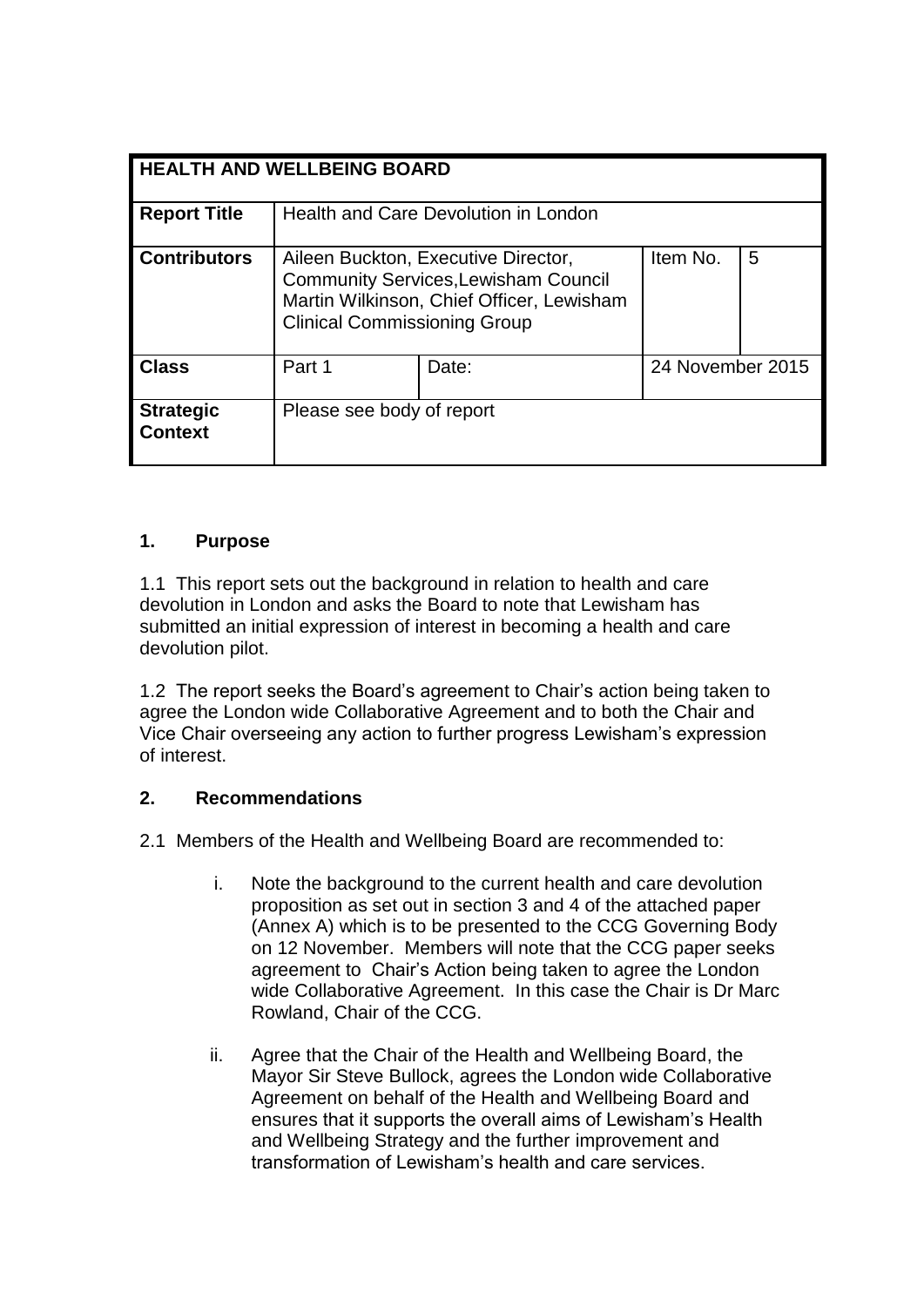iii. Agree that the Chair, Mayor Sir Steve Bullock, and Vice Chair, Dr Marc Rowland, oversee any action to further progress Lewisham's expression of interest in becoming a health and care devolution pilot.

### **3. Policy Context**

3.1 The activity of the Health and Wellbeing Board is focused on delivering the strategic vision for Lewisham as established in Shaping our future – Lewisham's Sustainable Community Strategy and in Lewisham's Health and Wellbeing Strategy.

3.2 The work of the Board directly contributes to Shaping our Future's priority outcome that communities in Lewisham should be Healthy, active and enjoyable - where people can actively participate in maintaining and improving their health and wellbeing.

3.3 The Health and Social Care Act 2012 placed a duty on Health and Wellbeing Boards to prepare and publish joint health and wellbeing strategies to meet the needs identified in their joint strategic needs assessments. Lewisham's Health and Wellbeing Strategy was published in 2013.

3.4 The Health and Social Care Act 2012 also requires Health and Wellbeing Boards to encourage persons who arrange for the provision of any health or social services in the area to work in an integrated manner, for the purpose of advancing the health and wellbeing of the area.

### **4. Background**

4.1 The background to Devolution in London and the Collaborative Agreement are set out in more detail in the attached report to the CCG – attached as Annex A.

4.2 In addition, at the event "Better Health for London: One Year on" and following discussions in the CCG networks and agreement in principle from the Borough leaders, it was made known that a series of devolution pilots would be announced before the end of December this year.

4.3 Lewisham Council and Lewisham CCG have submitted an initial expression of interest in becoming a pilot. However further work needs to be undertaken to determine the benefits to Lewisham of being a devolution pilot. This will include further consideration of how any freedoms or flexibilities that might be offered through the devolution pilot could assist Lewisham's health and care partners in delivering the objectives of Lewisham's Health and Wellbeing Strategy, the Children and Young People's Plan and the Adult Integration Programme, at increased pace and scale.

4.4 Accordingly, members of the Health and Wellbeing Board are asked, at this stage in the process, to agree that the Chair and Vice Chair oversee any further work in relation to Lewisham's expression of interest in the health and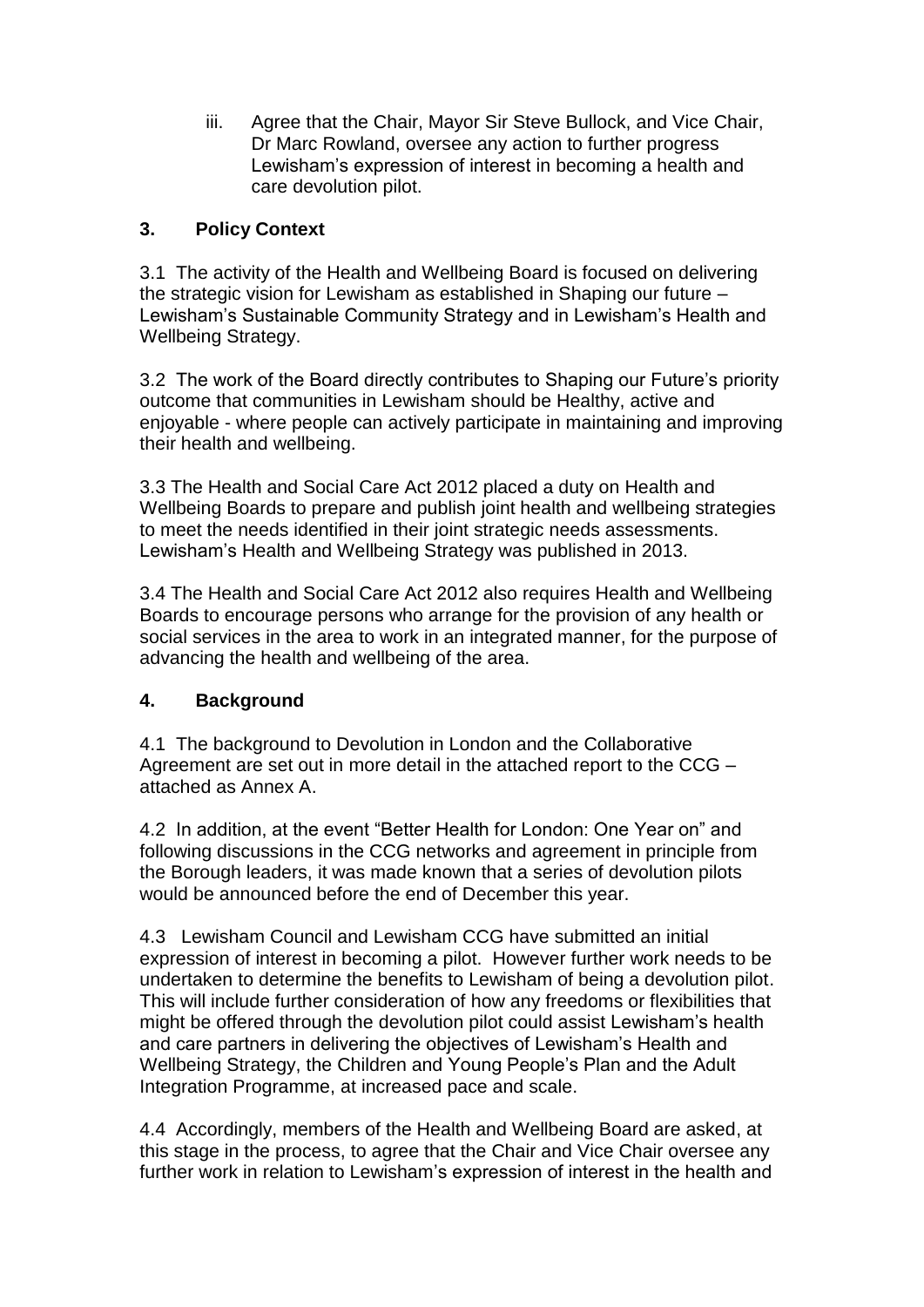care devolution pilot. A commitment to the Collaborative Agreement will also be sought explicitly from the Executives of Lewisham's Health and Care **Partners** 

# **5. Financial implications**

5.1 There are no financial implications arising from this report. The Collaborative Agreement does not commit any partner to any funding commitment. In progressing work on the expression of interest, consideration will be given to any financial implications should Lewisham agree to participate.

## **6. Legal implications**

6.1 As part of their statutory functions, Members are required to encourage persons who arrange for the provision of any health or social services in the area to work in an integrated manner, for the purpose of advancing the health and wellbeing of the area, and to encourage persons who arrange for the provision of health-related services in its area to work closely with the Health and Wellbeing Board.

6.2 Where there is an integration of services and/or joint funding, then this is dealt with under an agreement under S 75 NHS Act 2006 which sets out the governance arrangements for the delivery of services, and where relevant any delegation of functions from one party to another and the respective budget contributions of the local authority and the CCG in relation to the services.

6.3 The Health and Social Care Act 2012 places a specific duty on the CCG to include the relevant Health and Wellbeing Board in the preparation of their commissioning plans and when making significant revisions to those plans. The Health and Wellbeing Board must be provided with a draft plan and consult the Board as to whether it considers the plan takes proper account of the Health and Wellbeing Strategy. The Health and Wellbeing Board's opinion on the final plan must be published within the commissioning plan. Health and Wellbeing Boards can refer plans to NHS England if they do not think the joint Health and Wellbeing Strategy is being taken into proper account.

# **7. Crime and Disorder Implications**

7.1 There are no specific crime and disorder implications arising from this report or its recommendations.

### **8. Equalities Implications**

8.1 There are no specific equalities implications arising from this report.

### **9. Environmental Implications**

9.1 There are no specific environmental implications arising from this